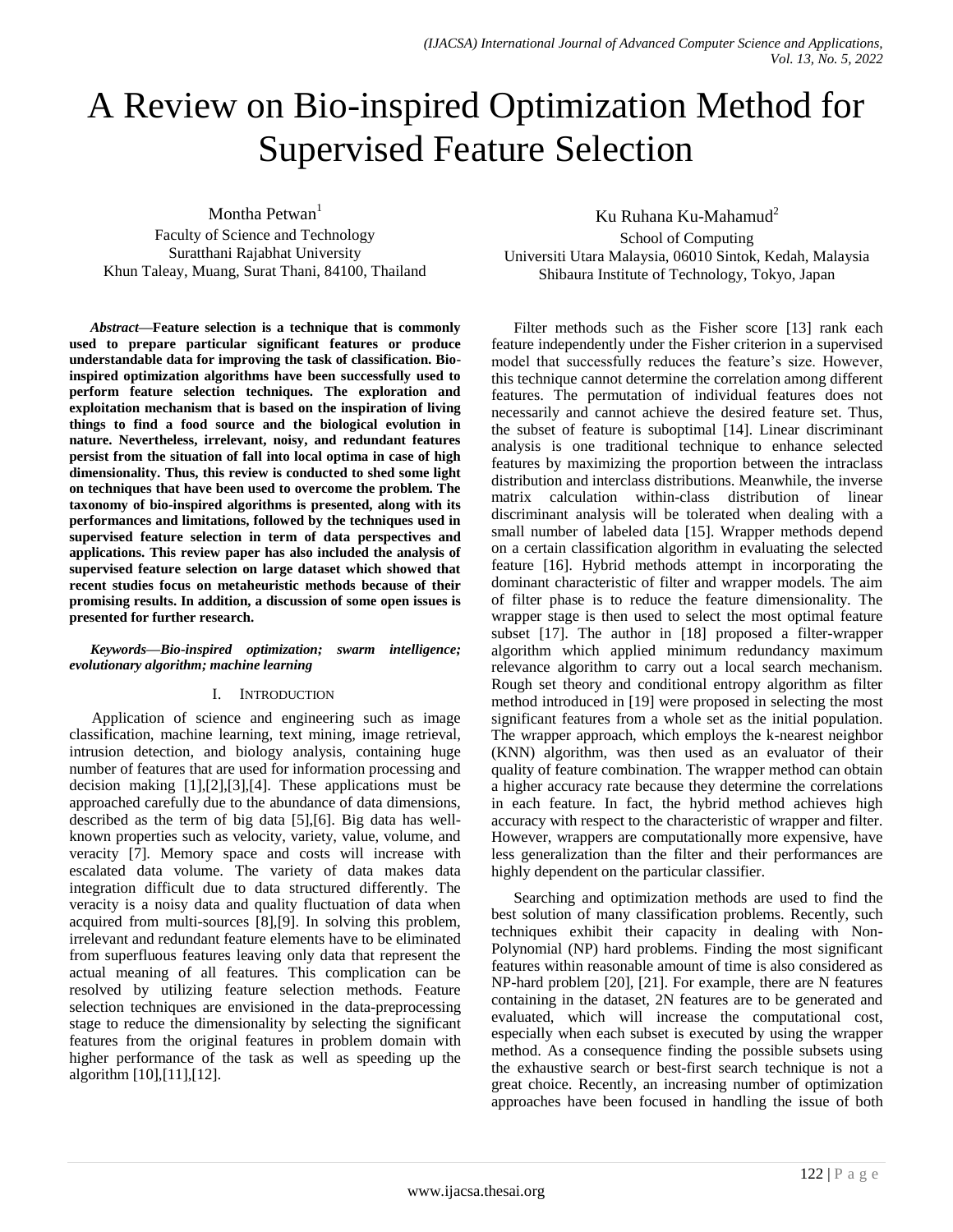numerical and combinatorial optimization. Solutions have proposed optimal feature subsets and intensively developing based on a variety of metaheuristic methods. An optimization problem focuses on finding the optimal value which corresponds to the maximizing or minimizing one of its performance criteria, or multiple objectives have been proposed. Metaheuristics search strategy with a populationbased approach has shown attractive competency in coping with the different character of optimization problem scenarios that can be used to handle the feature selection tasks [9],[22].

Metaheuristic optimization methods are getting inspiration evidentially from nature. Its mechanism and capabilities are extraordinarily magical and mysterious that researchers have focused on mapping the natural phenomenon onto intelligence algorithms. For example, finding the food source for the ant by using the shortestWE56 path through indirect communication with each other; interaction between organisms to fully matured human being; balancing the ecosystem; hunting movement and echolocation mechanism. Their abilities have been described to solve the complicated problem independently from elementary initial populations and parameters with little or no knowledge of the feature space. Thus, every feature and natural phenomenon used a suitable strategy in getting the best solution. This approach was able to find an optimal solution although simple optimization strategy has been used. One of the dominant categories of metaheuristics optimization methods is bio-inspired optimization. The bio-inspired optimization impersonates the various natural creatures behaviors like fishes, insects, bird swarms, terrestrial animals, reptiles, humans, and other phenomena [5]. The bio-inspired optimization family has emerged and applied in a proposal of feature selection applications, for instance, text mining, information retrieval, robotics, network security, biomedical engineering, power systems, business, agriculture and many more. Their behavior is a random decision that categorizes them as a randomized algorithm. Formulating a bio-inspired optimization algorithm involves modeling a proper problem representation, calculation the obtained solution efficiency through fitness evaluator and identifying operators to generate a new set of solutions [23]. Though, as previously stated, authors have divided a prevalent group in these approaches based on the evolutionary of biological paradigms.

Summarizations of feature selection algorithms have been performed by [11],[24],[25]. These studies have focused on the subset generation techniques in certain application, feature selection by using swarm-based algorithms together with particular classification and clustering tasks. However, a comprehensive overview of supervised feature subset selection based on bio-inspired optimization algorithms in obtaining the most optimal subset association with data perspectives and different applications was not performed. This paper proposes the bio-inspired optimization algorithm taxonomy according to natural biological inspiration as well as the areas in which these algorithms have been employed.

This paper is organized as follows: in Section 2, the description of the taxonomy of the bio-inspired optimization algorithms. The supervised feature selection using bio-inspired optimization algorithms is presented in Section 3. The analysis of technique for large datasets is introduced in Section 4 and discussion of the supervised feature subsets selection using bioinspired optimization algorithms are provided in Section 5. Finally, in Section 6, the conclusions are presented together with further research directions in supervised feature subset selection.

## II. TAXONOMY OF BIO-INSPIRED OPTIMIZATION ALGORITHM

Bio-inspired optimization algorithms have been identified as an excellent approach and play an essential part in finding the best optimum solution in different problem domains. This type of algorithms imitated from the systematic behaviors of natural biological evolutionary such as mutation, selection along with distributed collective of living organisms, including birds, ants and wild animal. These algorithms exhibit high level of diversity, robustness, dynamic, simplicity, and fascinating phenomena as comparison with other existing methods. Studies in computer science area have been broadly used the various bio-inspired optimization algorithms in many kind of literature, like looking for the optimal solutions for hard and complexity problem domains [26],[27],[28]. The popular salient and accomplish classes or directions in bio-inspired optimization algorithms that mimic the biological collective behavior of animals, biophysical environment, and cooperation between species respectively [5],[29],[30]. This review paper aims to form the optimization algorithms category according to the area of such inspiration to perform a widespread view over the domain. This paper attempts to categorize the sources of bioinspiration into swarm intelligence algorithms, evolutionarybased algorithms, and ecology-based algorithms [5],[31],[32]. Nature inspired algorithm consists of bio-inspired and physicsbased algorithms. Swarm intelligence, evolutionary ecologybased algorithms are all bio-inspired algorithms. These algorithms are global optimization metaheuristics that search for solution in stochastic scheme within an appropriately runtime procedure. Generally, they start with initial solution and then generate the best solution in the next iteration. The important mechanism of metaheuristic algorithm is balancing between exploitation and exploration that may produce global optimal solution. Exploitation mechanism (intensification) contributes to the agent convergence in optimality. Exploration mechanism (diversification) prevents the loss of diversity which occurs when algorithm get trapped in local optima [33]. Bio-inspired algorithms help to tackle the global optimization problem for selecting feature subsets in the classification area by extracting and exploiting the collective local and global behavior schemes. Studies have now focused on increasing the performance of the search competency in the problem space and efficiently selecting a minimal and discriminating feature subset.

## *A. Swarm Intelligence Algorithm*

Swarm intelligence is defined as an interactive system with the multi-agent. The system is the emergent of intelligent behavior collaborating with the collecting to complete the particular objective that cannot be completed by a single agent or acting alone [34],[35],[36]. Two expressive behaviors of swarm-based system consist of the self-organization and decentralization mechanism of animal living in nature. Selforganization can be identified as state transition rule and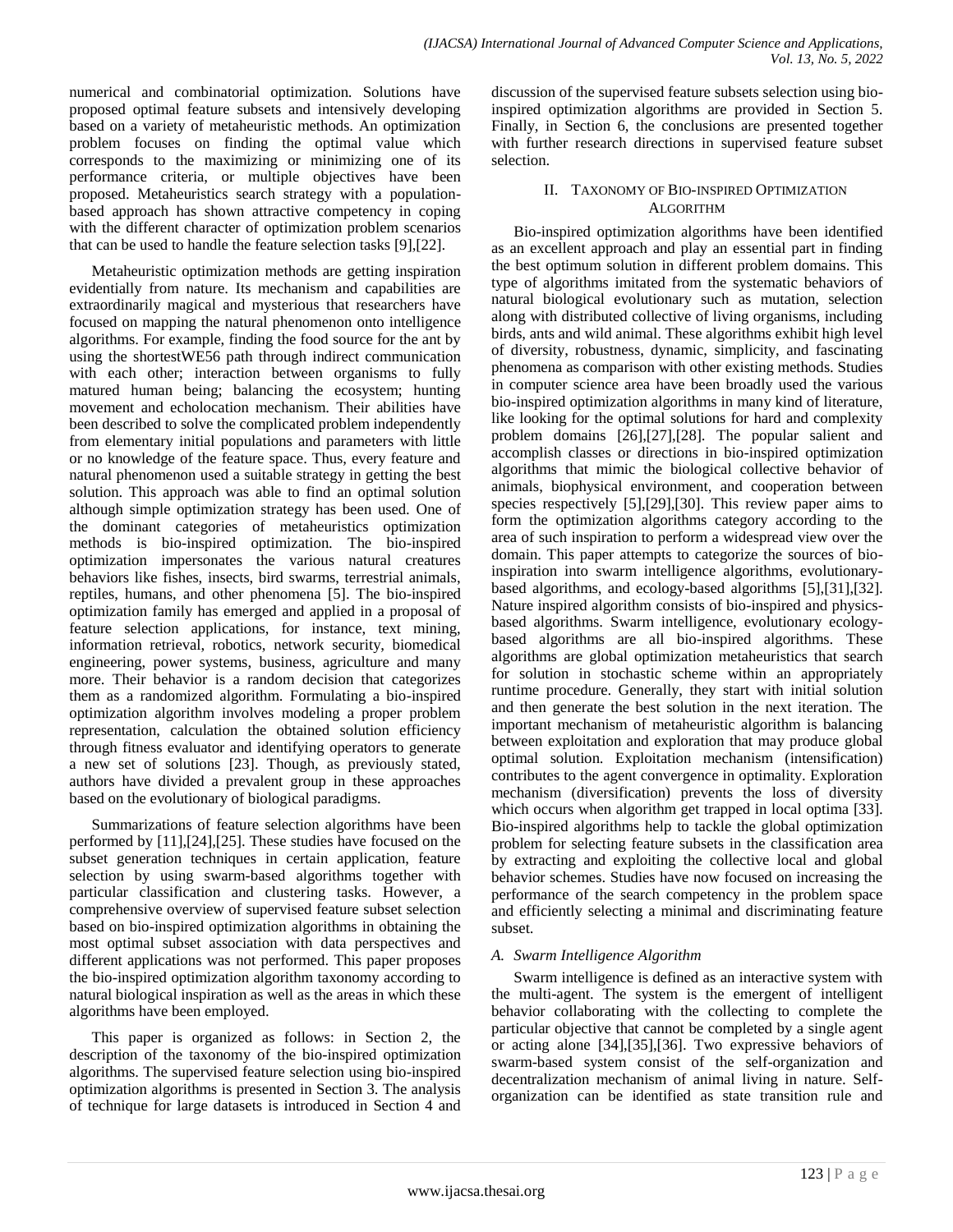stability through positive and negative feedback. Decentralization system can be described as the collaboration in groups through the state of environment to collect the communication. The examples of emergent swarm behavior in nature are bat echolocation, birds flocking, fish school, bee mating, mosquitoes host-seeking, cockroaches' infestation, ant foraging, sea creatures, and many others. Swarm intelligence approach has remarkable results in solving a wide range of NPhard problems and really becomes nearly practical in the different real world problem domains. Furthermore, the number of possible solutions has gone up significantly in the problem that frequently leads to be indefinite. Swarm intelligence is used to solve real-world nonlinear problem applications considering many applications of sciences, engineering, data mining, machine learning, computational intelligence, business and marketing, bioinformatics, and industries. This paper emphasizes different swarm-based algorithms entirely starting from the behavioral and biological creatures perspective, which are specified in the life cycle of the insects, birds and animals (amphibians and mammals) [37].

According to [36],[38] used the term swarm intelligence to describe a system comprised of autonomous robots cooperating to fulfil the task under study. This mechanism only enables to handle with partial and noisy information about their environment, to force with uncertain situations, and to search solutions to complex problems. In this way, many existing theoretical frameworks and algorithms mimic the miracle ability of swarm behavior to deal with different scenario in feature selection problems. Among them, the well-known widespread used are ant colony optimization (ACO) [39], artificial bee colony (ABC) [40], particle swarm optimization (PSO) [41], cuckoo search (CS) [42] and firefly algorithm (FA) [43]. Another popular swarm intelligence technique is the monkey algorithm [44], wolf pack algorithm [45], bee collecting pollen algorithm [46], dolphin partner optimization [47], bat-inspired algorithm (BA) [48], and Hunting Search [49]. Salp swarm algorithm (SSA) has been extensively adapted bio-inspired algorithm on account of its advantage such as: (1) a novelty algorithm, (2) unsophisticated, (3) lesser parameters, and (4) low computation time [50]. Swarm-based approaches are less complex procedure with several parameters to strong solution as compared with evolutionary-based components such as selection, crossover, and mutation.

# *B. Evolutionary-based Algorithms*

Evolutionary algorithm or evolutionary computation is a search method that simulates the biological perspective of generation stands on iterative framework of fittest population selection namely reproduction, mutation, recombination, and selection. This search has taken advantage of the assortment to find the suitable solution by using the historical data that leads to a better new solution. This algorithm simulates Charles Darwin"s law of nature evolutionary of "survival of the fittest" in selection process in such environment. Evolutionary algorithms have been designed to search the optimal or nearoptimal solution in various optimization frameworks whereas typical statistical techniques may produce ineffective results. The performance of evolutionary algorithms is generally depending on the evolutionary setting. For example, the methods for changing the values from reproduction and

mutation for creating the new populations may yield different optimization results and speeds of convergence. Some of the well-known evolutionary-based approaches are a genetic algorithm (GA), genetic programming (GP), evolution strategy (ES) [51], evolutionary algorithm, and artificial immune system.

# *C. Ecology-based Algorithm*

Ecology-based algorithm has been presented for cooperative stochastic search algorithms. The algorithm mimics an ecosystem balancing on the earth. It relies on the population relationship of individuals in a particular ecosystem. Each population is related to adaptation or optimization strategy in the unit space. This algorithm, like other metaheuristic optimization algorithms such as ACO, ABC, GA, and others, seeks global optimization solutions [52]. The search performance of the individuals in each population are interpreted based on the exploration and exploitation mechanism, and the initial parameters [53]. The ecology-based algorithm is inspired by the ecological concepts of habitation, relationship and interaction, and inheritance ecologically. The examples of well-known ecology-based algorithms in the computer science are biogeography-based optimization, inspiration from the immigration scheme of species or animals to find new environment properly [54],[55]. Flower pollination algorithm (FPA) is presented by Yang [56]. The algorithm is inspired by flowers pollination process with biotic and abiotic pollination forms. Biotic pollination is typically linked with pollinators" livelihood such as birds, bees, bats or insects to transfer the pollen from one to another. Abiotic pollination is a process that depending on wind, rain or water. Biotic and pollination of a different plant are a process of global pollination performing by the Lévy distribution. Abiotic and self-pollination can be described as a local pollination procedure.

## III. SUPERVISED FEATURE SELECTION METHOD

The classification task is associated with class labeled and can be classified into three frameworks: supervised [57], unsupervised [58], and semi-supervised [59]. Class labeled participation is based on supervised feature subset selection [60],[61]. On the contrary, unsupervised feature subset selection is a primary challenge due to the class is unlabeled. Meanwhile, semi-supervised feature subset selection approaches utilized both labeled and unlabeled classes [62].

Supervised feature selection has an intention on classification or regression problems. It determines the solution of feature subsets that aim to distinguish the instances from predicted categories or predicting the potential target. After splitting the feature subset selected by supervised feature selection into learning and testing sets, the learning set is learned and evaluated by certain classifiers or regression model. The relevance between feature and classes labels is evaluated via its correlation. Choosing a strategy with a filter method can be independent of the classifier algorithm. In contrast, the wrapper method can take the advantage of the classification or regression performance to evaluate the fitness of selected features from the original set or make utilization the intrinsic predictability of a classification algorithm in embedding feature selection algorithm into their specific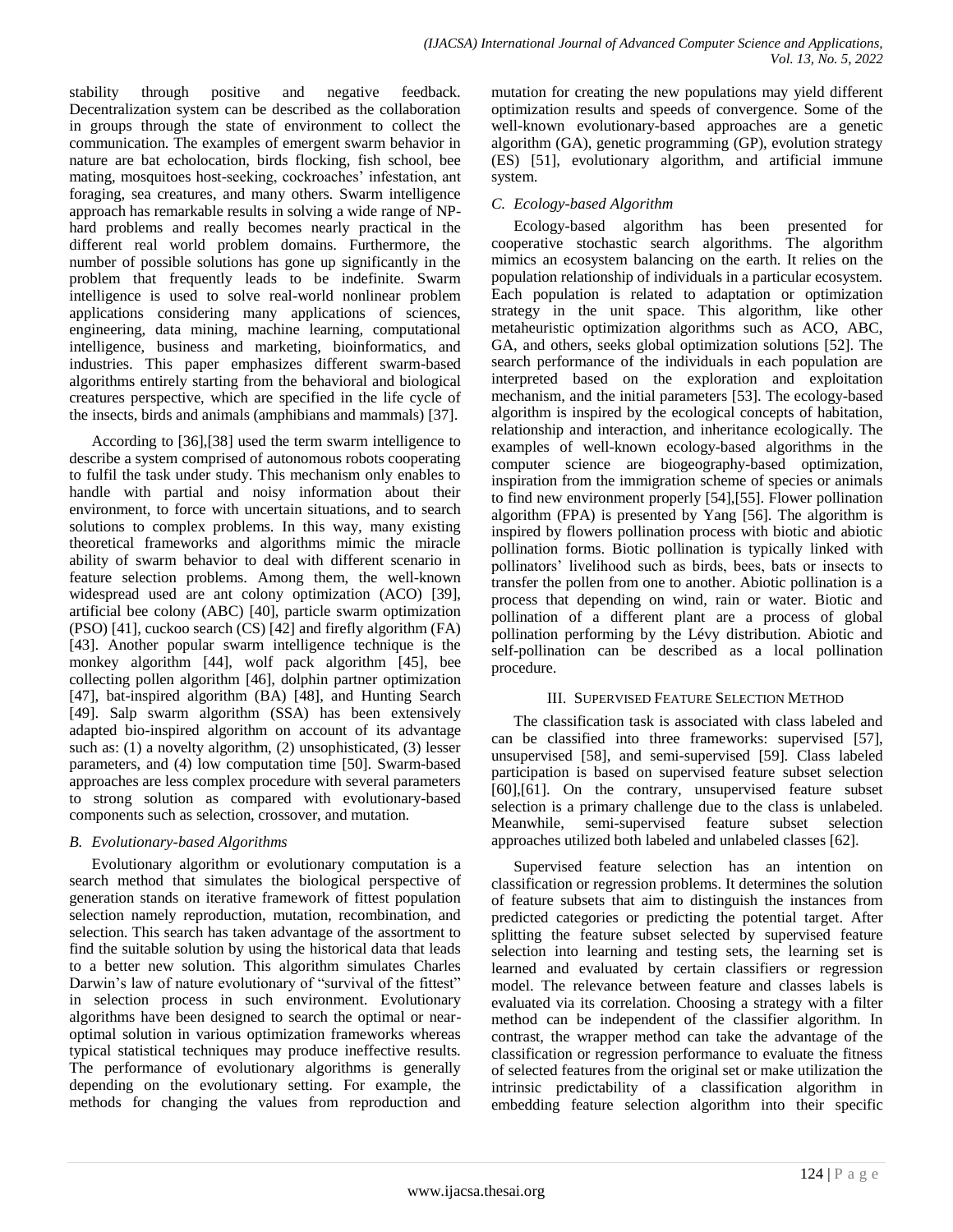fundamental learning model called embedded method. Finally, the subset features with the unseen data in the test set are employed to label for the result of predefined class or regression target [25]. In the present paper, the proposed supervised feature subset selection methods in improving the classification performance are addressed.

A total of 46 publications on bio-inspired optimization algorithms focusing on supervised feature subset selection from 2018 to 2021 have been reviewed. The papers were obtained from Scopus database in December 2021. These papers might not provide the entire studies, but presents the trend in general. Table I displays the retrieval articles in two broad perspectives: static and dynamic data. The data perspectives are further categorized into two classes: using stand-alone metaheuristic or combination with other metaheuristics (hybridization). The most frequently used algorithms are swarm intelligence group, categorized as insect and reptiles like ACO, ABC and DA have been extremely applied to solve the supervised feature subset selection. In bird group of swarm intelligence, PSO, CS and harris hawk optimization (HHO) are used to combat feature selection problem. In Fig. 1, the overall number of those papers are also illustrated according to the year of publication. Research on swarm intelligence has significantly increased in 2019. However, greater interest has shown on swarm-based algorithm such as PSO, ACO, ABC and FA as compared to evolutionary-based and ecology-based. This paper reveals that swarm-based algorithms have advantage in controlling their behavior autonomously, self-organization and adaptability [5],[34]. Moreover, the ecology-based algorithm has emerged as a new algorithm to show the performance for the supervised feature selection area. These algorithms with different evaluation methods (filter, wrapper, and hybrid) are described in this following subsection.



Fig. 1. Usage of the Bio-inspired Algorithm Applied in Supervised Feature Selection.

| TABLE I. | SUPERVISED FEATURE SELECTION ALGORITHM WITH DIFFERENT DATA PERSPECTIVES |
|----------|-------------------------------------------------------------------------|
|          |                                                                         |

|                                            | Data perspective                                                         |                          |                          |                          |       |  |
|--------------------------------------------|--------------------------------------------------------------------------|--------------------------|--------------------------|--------------------------|-------|--|
| Inspiration                                | Static data                                                              |                          | Dynamic data             |                          | Total |  |
|                                            | Hybridization<br>Stand alone                                             |                          | Stand alone              | Hybridization            |       |  |
| Swarm intelligence<br>Insects and reptiles | [17], [21], [63], [64], [65], [66],<br>$[67]$ , $[68]$ , $[69]$ , $[70]$ | $[19]$ , $[71]$          | $[72]$                   | $[73]$                   | 14    |  |
| <b>Birds</b>                               | [3], [10], [26], [74], [75], [76]                                        | $[27]$                   | $[77]$ , [78], [79]      |                          | 10    |  |
| Terrestrial animals                        | $[28]$ , $[80]$                                                          | $\overline{\phantom{a}}$ | $\overline{\phantom{a}}$ | $[81]$ , $[82]$ , $[83]$ | 5     |  |
| Sea creatures                              | $[1]$ , [18], [84], [85], [86], [87]                                     | $[33]$                   | $[88]$                   | [89]                     | 9     |  |
| Evolutionary                               | $[90]$ , $[91]$                                                          | $[92]$                   | $[93]$ , $[94]$          |                          | 5     |  |
| Ecology-based                              | $[95]$ , $[96]$                                                          | $[97]$                   | ٠                        |                          | 3     |  |
| Total                                      | 28                                                                       | 6                        | Ξ                        |                          | 46    |  |

## *A. Filter Methods*

Filter methods are generally less computational complexity than wrapper approaches. Filter methods evaluate characteristics of data based on some predefined criteria instead of using capability of certain learning algorithm. In this method, the evaluated features that have lower ranking criteria are filtered out. The filter method can be generally broken down into univariate and multivariate schemes. Individual features are ranked in univariate scheme, while the multivariate scheme ranked each feature simultaneously. Many studies have used different evaluation measure techniques to enhance the accomplishment of feature subset selection [25]. These techniques are relief algorithm [98], feature correlation [99], mutual information [100],[101], Fisher score [102] and principal component analysis (PCA) [103]. These techniques are not guided by a certain learning algorithm, such features could be deteriorated the decision making procedures. Requirement efficient metaheuristic methods can improve the performance when it carries on with large-scale feature space. In [68], ten chaotic maps have been employed in searching process of the dragonfly algorithm (DA) for choosing the optimal extracted features for achieving convergence speed and efficiency of toxicity drug identification task. The selected features from chaotic DA were then fed into a support vector machine (SVM). The experiment indicated that Gauss chaotic map provide the best performance of DA. In [79] the population initialization in PSO is identified by assigning the Relief scores to distinguish ability of biological features. This technique examined the difference between selected sample as well as its homogeneous and heterogeneous neighbor sample. Then, the threshold selection is used to determine the number of features. The author in [78] carried out streaming features from big datasets through parallel processing with the MapReduce technique, dividing the incoming data into subsection. BA is applied in reduced data dimensionality. Then, the ensemble method with multi-layer perceptron artificial neural network classifier is employed to classify the selected significant features. The result of this work has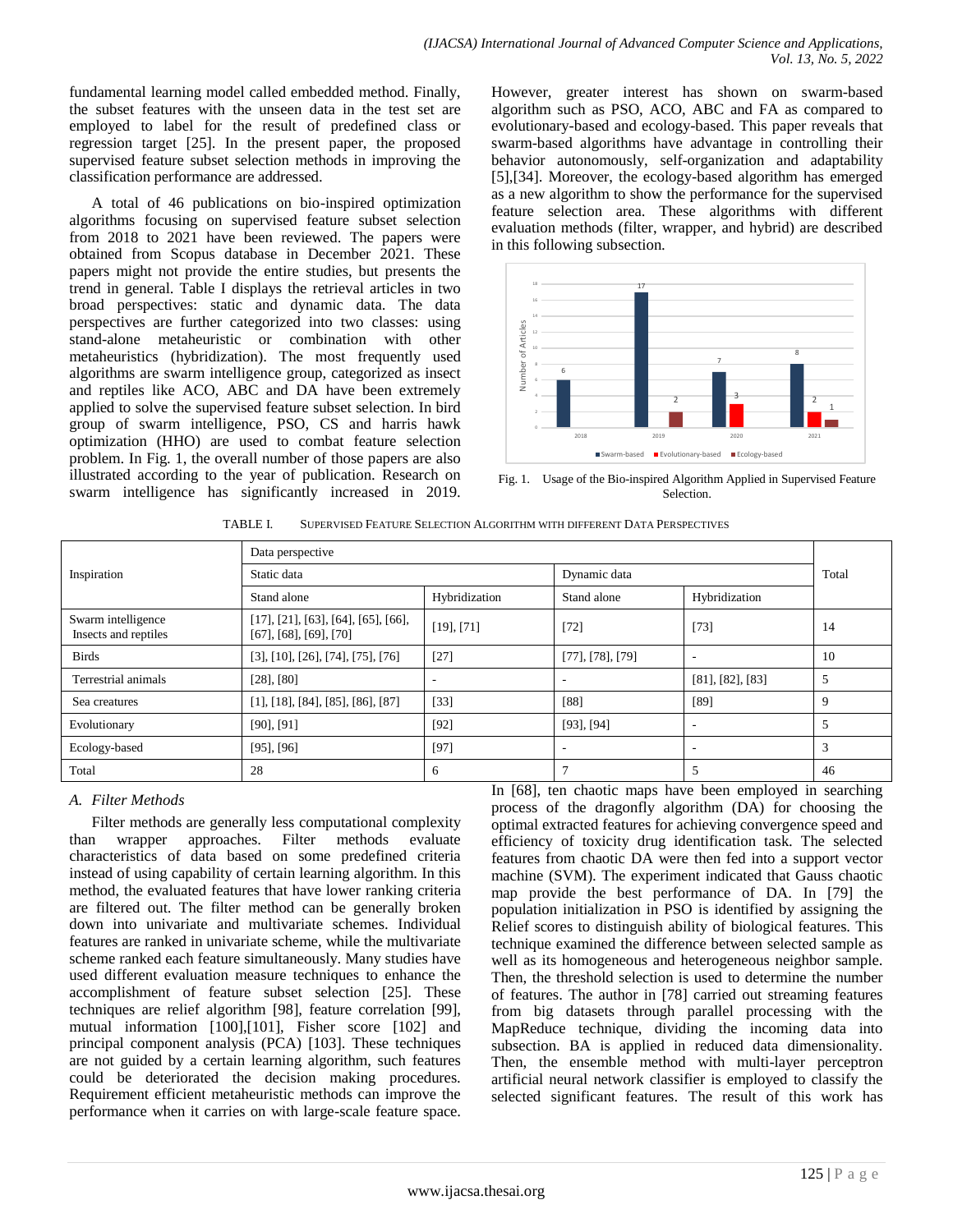shortened the processing time but enhanced the accuracy. The author in [93] fused detection mechanism to scan the existing and incoming of feature drifts. The proposed multi-objective feature selection utilized measurement the quality of the solutions based on mutual information method and GA. The GA is started for evaluating the solutions based on merging population, sorting, and crowding distance mechanism. In addition, [28] proposed reducing the dimension of the binary search space of different scale datasets based on social spider algorithm (SSA), S-shaped and V-shaped transfer function are used to evaluate the binary search space. Each possible best solution is improved to the quality solution through crossover mechanism. The performance of this algorithm named BinSSA4 with crossover operator is superior in terms of fitness values, standard deviation values, number of the selected feature, and the accuracy. In application of network intrusion detection, [66] proposed the performance of ACO by enhancement the exploration process. The proposed algorithm keeps away from falling into a local optimum by designing fitness function, pheromone mitigation and increasing for some special trail.

#### *B. Wrapper Approaches*

A wrapper approaches is generally composed of two main steps: 1) explores for a potential feature subset and 2) measure the influential quality of selected features. The model iteratively generates both steps until the predefined stopping condition is met. The possible features are first generated as a feature subset, and then these features are evaluated to measure their quality based on a particular learning algorithm. In other words, the wrapper-based feature selection produces repeatedly until the desired accuracy rate is achieved or the desired minimum number of selected features is acquired and then returned as optimal selected features for a particular problem. However, the well-known impractical condition of wrapper methods is dealing with the high dimensionality of d features (2d) or the large scale of the search space. Additionally, this method will be met high complexity running time compared with the filter methods. However, there is a wealth of literatures on wrapper-based feature selection when handing high dimensionality datasets. In [63] the continuous version of original butterfly optimization algorithm (BOA) is performed by S-shaped and V-shaped activation function. The results shown that the S-shaped is able to boost the capacity of original BOA that can achieved better accuracy rate and number of selected features. The study of [69] proposed the grasshopper optimization algorithm (GOA) to obtain the most optimal solution by more repulsion in unexplored search space. Promising regions were exploited by intensity and length scale of attractive function. The literature supplemented the algorithm by using SVM during iterations to deal with unexplored feature space and duplicated features in the selected subset. In [64], the integration between ABC and gradient boosting decision tree algorithm is established to explore the best final result. The initial problem space is spanned based on gradient boosting decision tree to categorize the sample into positive or negative patterns. The performance of ABC algorithm can remove low correlation into reduced preliminary input of those decision algorithm. The study of [71] used differential evolution to perform the pheromone updating rule mechanism of max-min ant system (MMAS) by disrupting the

pheromone deposition over the features space and raising the behavior of ants in exploring for optimal feature subset for the benefit of classification task. The binary version of DA with dynamic behavior transfer functions, S-shaped and V-shaped are incorporated for beneficial better solution from unexplored regions [67]. Different chaotic map is experimented due to the problem of slow convergence speed and getting stuck in local optimum of SSA algorithm. The five chaotic variables are adapted for salp position. The results of this algorithm is compared with original SSA, GA and PSO that outperformed such algorithms [84]. Binary version of integrated grey wolf optimization algorithm (GWO) and PSO have been proposed in [81] to cope feature subset selection. This combining, the velocity and position have been controlled by weighting function to balance the diversification and intensification of proposed algorithm. KNN algorithm with euclidean distance measurement is employed in the wrapper-based method. Two binary forms of whale optimization algorithm (WOA) algorithm have been integrated with evolutionary operators to perform the exploration and exploitation mechanism in seeking the optimal selected feature for increasing classification targets. In the search process, the Tournament and Roulette Wheel Selection mechanisms are used. Crossover and mutation operators are applied to increase the exploitation mechanism of the WOA algorithm. The results showed that WOA with crossover and mutation outperformed GA, PSO and ant lion optimizer [33]. The study of [70] propose a binary FA with two objectives, accuracy rate and reduction rate to reduce the number of features. In this literature, the new formula is proposed by calculating the distance between two fireflies to enhance the quality of exploration and exploitation of search space. The results of algorithm outperformed the PSO. The discrete cosine transform (DCT) with fixed-size window technique was applied in [77] to exploit the current informative features of data streaming as a baseline. Then, the efficient feature subset produced from the PSO algorithm is fed into the KNN classification algorithm for decision processing. The experimental demonstrated the DCT without and with feature selection. The result show that the automatic feature selection process searches the best feature subset that can give higher performance. The combination metaheuristic approach is proposed by using GWO and WOA to enhance a wrapperbased feature subset selection technique. The hybridization is accomplished by improving the mechanism of both algorithms including immature convergence and stagnation to local optima [83]. As sine-cosine algorithm which can be supplemented the exploration stage, [74] combined this algorithm into HHO in exploration phase, as the result effectiveness in exploitation phase can get the quality information. Additionally, the delta factor is injected in exploitation phase. The results of this proposed outperform sine-cosine algorithm and original HHO algorithm for ten datasets out of sixteen in terms of fitness. In terms of accuracy, the proposed outperform other optimization method on eleven datasets out of sixteen. The author in [75] proposed the opposite point exploration and disruption operation due to problem of struggling in local optimization of CS algorithm, this prevents over random search of features. These enhancements improve the exploration phase and feature selection in complex data. The results show that this algorithm can find the maximizing the classification accuracy rate and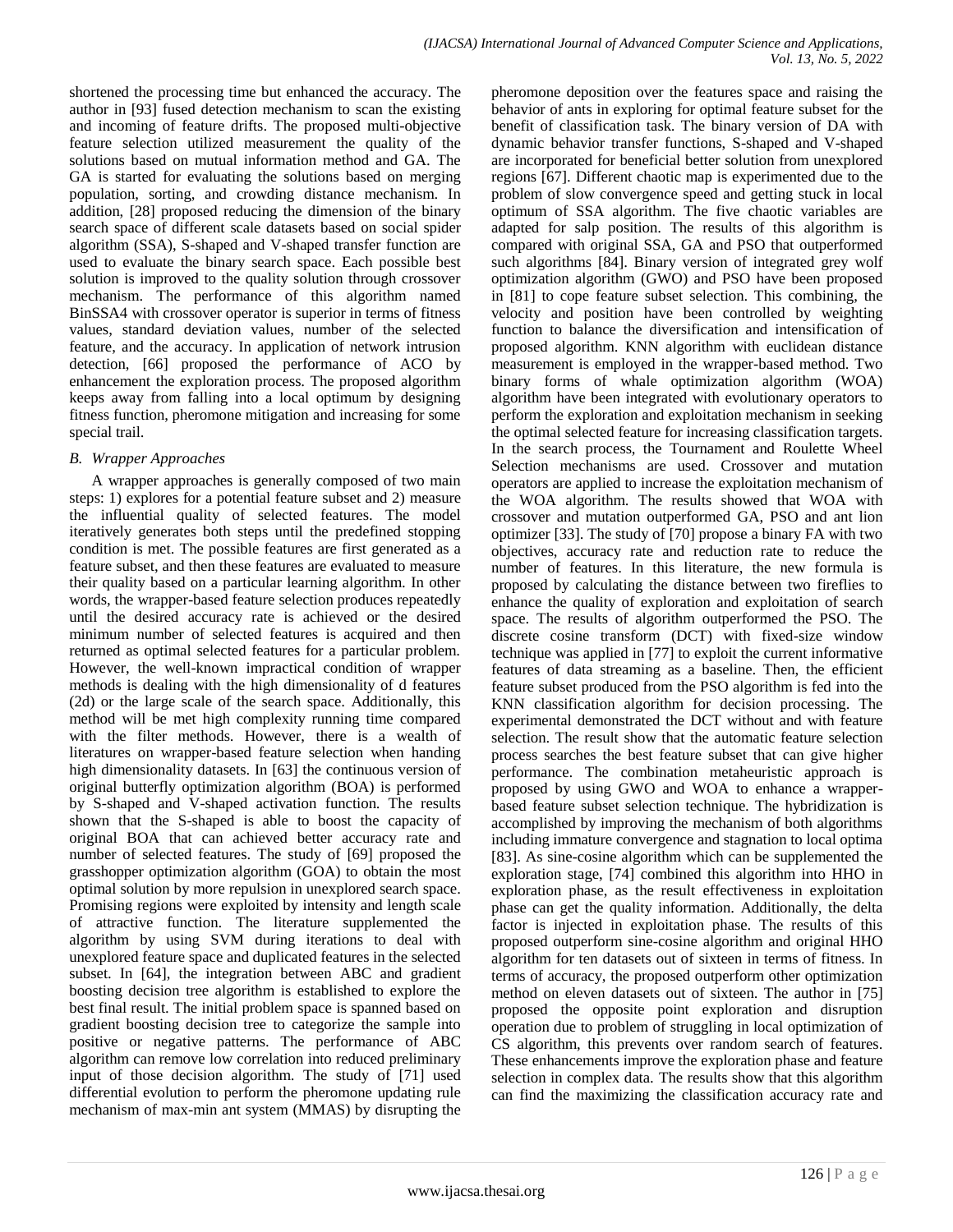reducing the number of features; however, the computational time still increases. In the same manner, [86] has been adapted opposition-based learning (OBL) technique in slime mould algorithm (SMA) to overcome premature convergence and slow movement. Moreover, [89] presented the concept of OBL. The procedure is the WOA run first and at the same time during the run, population is changed by the OBL. To increase the accuracy and speed convergence, it is used as the initial population of FPA. The best feature set from transformed dataset is proposed in [85]. The continuous values are converted into binary search space using empirical threshold  $\delta$ . This work shows very excellent results when combined with PCA and independent component analysis. As the results, feature selection method only reduces the unnecessary and unimportant features, not the correlated and higher-order dependencies among features. Due to the problem of CS that is over randomly causes blindly preservation the quality solution, the work of [76] applied chaotic map to enhance the exploration mechanism of CS. The proposed two-population elite preservation strategy can find the attractive one of each generation and preserve it. Levy flight is developed to update the position of a cuckoo, and the proposed uniform mutation strategy avoids the trouble that the search space is too large for the convergence of the algorithm due to Levy flight and improves the algorithm exploration ability. The author in [27] proposed binary PSO with FPA, PSO performs as a global search and FPA conducts a fine-tuned search. The study of [10] performed variant of PSO, competitive swarm optimizer with KNN to handle the large scale optimization problem.

Moreover, an ant colony-based approach has been presented to explore the suitable signals feature subset for application of power quality disturbances classification. Stransform fused with time-time transform is employed for detection and feature extraction. The proposed presented the results of classification with and without feature selection [65]. The author in [90] designed a OBL mechanism to both exploration and exploitation in differential evolution variant have been proposed in the application problem of engineering. The diversity measurement is designed to recognize the convergence behavior of OBL variants. Secondly, the explorative opposition and exploitative opposition are distinguished according to the convergence behavior of OBL variants. Finally, the protective mechanism is introduced to obtain a good ratio between exploration and exploitation for better performance without extra fitness evaluations. This literature carried out experiments on the IEEE Congress of Evolutionary Computation (CEC) 2017, CEC 2011 and CEC 2020 test suites that shows superior performance. The problem of over fitting classification in the swine breed has been solved in [95] by applying feature selection technique to reduce many large original features into the most significant porcine single nucleotide polymorphism. Binary FPA is combined with information gain along with the cut-off-point-finding threshold to identify a 0 or 1 value in feature vector and GA bit-flip mutation operator. The result of this study revealed that the proposed technique outperformed the PSO, CS and FA in terms of classification accuracy. The author in [91] proposed three-dimensional reduction of feature space mechanism under deletion conceptual the unimportant features utilizing the feedback information from evolution algorithm such as DE,

GA, PSO. The assistance of dimension reduction mechanism with evolutionary algorithm is effective way in finding a feature subset with higher classification accuracy and smaller number of features. The WOA with SVM is presented for the task of spam recognition in various languages. The model was proposed to perform automatic detection of arrival spams and gives an insight into the most influential features during the detection process [88]. A artificial fish swam optimization algorithm with a crossover operation have modified for application of text categorization [1]. The method includes the best fish of swam can be brought together to improve the capacity of local search. To reduce the run time complexity of ACO algorithm, the study of [21], the degree based graph representation of ACO algorithm for the field of speech processing domain have been proposed. The proposed method will have benefit over fully connected graph and contributed more flexibility on the problem space compared to binary connected graph representation.

In addition, FPA is used to propose the elimination of irrelevant features in biomedical data analysis [96]. The diversity of the population and search performance of the FPA algorithm have been increased by adopting the absolute balance group strategy and adaptive Gaussian mutation. The classification rate is evaluated by using KNN. The experimental result reveals that the proposed method outperforms other state-of-the-art methods. The author in [97] proposed hybrid version of biogeography-based optimization and GA in breast density classification. The authors of [73] combined ABC and CS for reduction the number of features to utilize the incoming anomalies detection in network. The binary pigeon inspired optimizer based on cosine similarity concept have been proposed to build optimal solution by calculating the velocity of the pigeons [3]. Another swarm algorithm for intrusion detection was proposed by [82]. The proposed algorithm utilized grey wolf optimization algorithm for selection the most optimal features by controlling the balancing between exploration and exploitation mechanism.

# *C. Hybrid Methods*

Hybrid method aggregates the dominant of multiple feature selection approaches such as filter-wrapper. The principal intention is to increase the stability of the solution by combination salient of different available feature subset selection algorithms. For example, dealing with a small dataset with high dimensionality and dealing with a small combination on the training set will result in completely different solutions. By combining multiple selected features based on different approaches, the solutions are more straightforward, so the quality of the selected features can be preserved. In hybrid methods that is stimulated by the way of bio-inspired algorithm, [17] introduced the ranked informative features using filter method. Their quality obtained feature sets are then evaluated based on wrapper method. Improved memory to keep the best ant and normalized pheromone updating mechanism have also been proposed to enhance the feature selection. A logistic map sequence has been used to perform diversity in the problem space of PSO with a spiral-shaped mechanism integrated as an operation of local search around the known optimal solution boundary. The current position and flying velocity are incorporated with two dynamic correction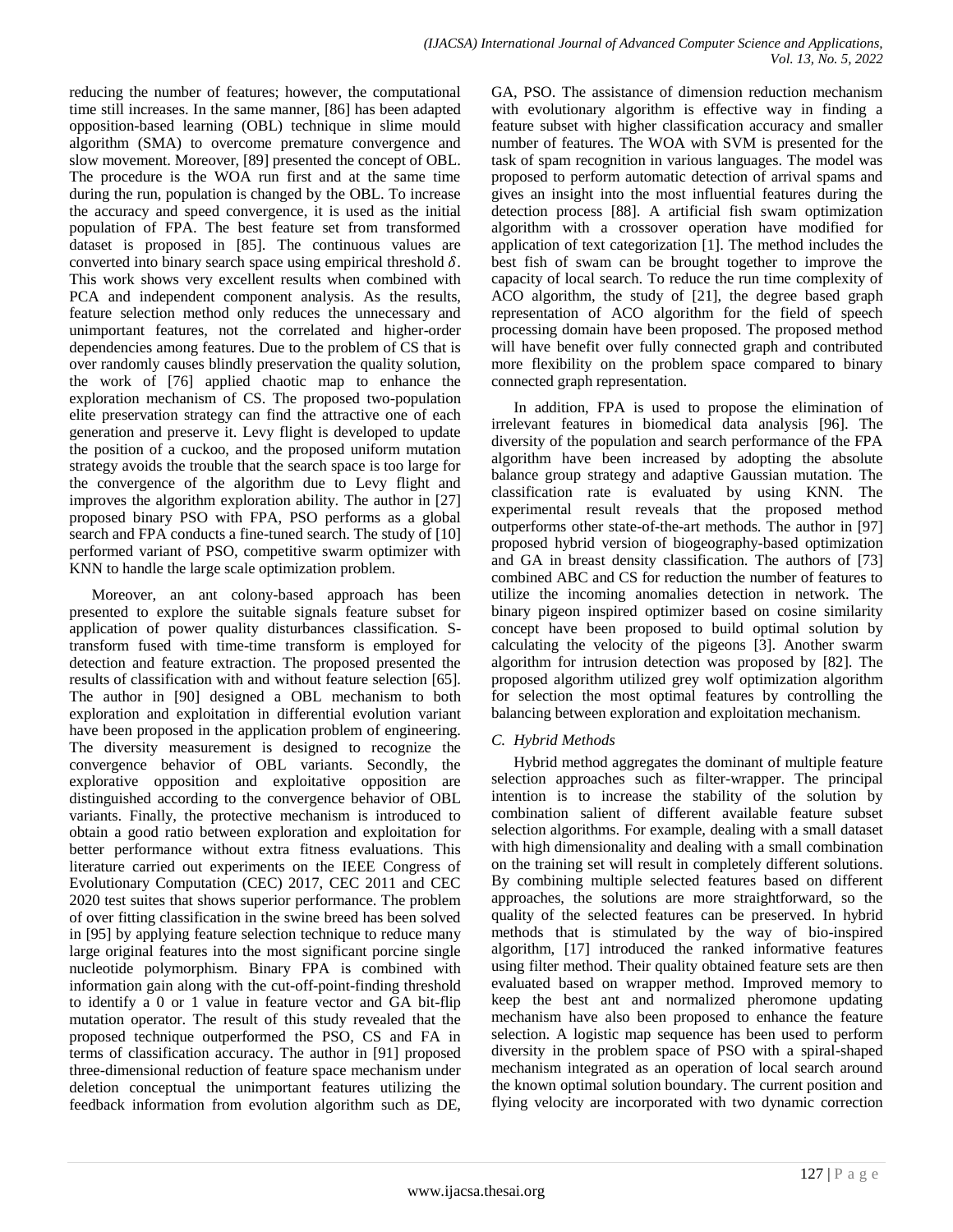factors to improve the exploration and exploitation in the feature space [26]. In [87] applied the Pearson's correlation coefficient and correlation distance to adapt the weights of unrelated and consistent features based on filter manner. The random population WOA functions act as a wrapper algorithm. The results achieve the highest classification accuracy in all datasets, but not shortest length of feature set compared with other algorithms. In this manner, chaotic WOA is introduced [18]. Besides, [92] established integration the strengths of GA and PSO to conquer the tradeoff between exploitation and exploration procedure. The wrapper proposed utilizes artificial neural network to evaluate the fitness of feature set. This method applied the data which pull out from smaller datasets to reduce the processing time of subset selection on high volume datasets. Ant lion optimizer is integrated with hill-climbing technique to find the best solution in work of [19].

Furthermore, the feature selection for anomalies detection in the network has been proposed in [72] based on the FA. This literature employs mutation-based in filtering features and FA with wrapper-based methods for evaluating selected features to C4.5 and Bayesian Networks based classifiers. The author in [94] proposed filter-based, information gain metric and the sorting mechanism of evolutionary algorithm which is efficient multiobjective optimization algorithm. The dataset is the World Health Organization Director-General"s speeches during the COVID-19 pandemic period and Standford Sentiment Treebank. Due to the abundance of irrelevant and redundant data in microarray datasets, authors in [80] proposed information gain and krill herd algorithm to capture only the important features from the original datasets.

#### IV. ANALYSIS OF TECHNIQUE FOR HUGE DATASET

The goals of proficient data analysis rely on the providing a large amount of data and these purposes is indispensable to deal with analytics on huge datasets. Working toward data analysis, the facilitation of massive data preservation technologies, the revolution of digital technologies, where huge sizes of data are generated with ever-increasing volumes of transactions over time and diversity. The term "huge dataset" was motivated and officially reported in international conference [104]. One of distinctiveness of huge datasets is that the sample size is generated greater than petabytes level and moves very fast when used to describe a given sample. Recently, the modernizations of technologies and Smartphones have enabled users to use online media to communicate with others in a one-way or two-way manner. Some of examples of sources with huge datasets include Facebook, Twitter, blogs, flick, LinkedIn, Pinterest, sensing devices, and web-based email. Huge collections of these data platforms typically have complex structures which received from multiple sources. The information collected from this online source consists of different data formats such as text, image, videos, log, and so on. It is extremely challenging to obtain important hidden data from these social assemblages in an appropriate manner. The increasing rate of digital adoption has been observable since the initiation of the coronavirus, covid-19 pandemic since 2020. The rate of digital growth has increased dramatically, and more are expected in the second half of 2021 as shown in Fig. 2. It shows that the power of social media continues to drive activities to be connected all over the world, with an increasing number of social media users worldwide, and an impressive step is rapidly approaching. Also, Facebook and Instagram have attained 5.1 billion users. Twitter generated 8 terabytes of data per day, or 80 million tweets per day [105], and Line and Whatsapp generates approximately 2.5 petabytes of data per hour.

| 6000<br>5000<br>4000<br><b>mILLION</b><br>3000<br>2000<br>1000 | 0      |        |       |       |       |       |  |  |
|----------------------------------------------------------------|--------|--------|-------|-------|-------|-------|--|--|
|                                                                | 2016   | 2017   | 2018  | 2019  | 2020  | 2021  |  |  |
| Quora                                                          |        |        |       |       |       | 300   |  |  |
| Reddit                                                         |        |        |       |       | 430   | 430   |  |  |
| line, Whatsapp                                                 |        | 488.9  | 557.3 | 572.7 | 546.4 | 562.8 |  |  |
| Twitter                                                        | 314.5  | 328.25 | 329.5 | 330   | 326   | 353   |  |  |
| - Youtube                                                      | 1,400  | 1,500  | 1,900 | 1,950 | 2,000 | 2,200 |  |  |
| Pinerest                                                       | 143.25 | 195    | 246.5 | 291   | 179   | 442   |  |  |
| Facebook,<br>instagram                                         | 1,750  | 2,004  | 2,260 | 2,380 | 4,200 | 5,100 |  |  |

Fig. 2. The Rate of Data Generation in Digital World from 2016 to 2021.

An efficient way in extraction the important information can be measured by the complexity of computing methods and algorithms. Traditional methods and tools are used to operate small and structured data by trail-and-error. This endeavors analysis is not suitable when data sets are large and miscellaneous. This large dataset requires a large amount of memory to store and takes hours or days in the case of using traditional processing methods. At present, a superfluity of different improved techniques are being developed to treat with large amounts of unstructured data sets [106]. The nature of large amounts of data is adequate for learning models to be applied to real-world scenarios efficiently. In addition, the models can be enhanced to digest as much target discrimination as possible. Face forgery detection is an example of an application domain and technique that makes use of a large dataset, with data that is ten times larger than the previous forensic dataset. The increased data source is distorted through face swapping method for robustness the head poses variation due to videos on the internet usually have limitation gesture of head. The feature learning with dimensionality reduction via autoencoder is considered for forensics. The experiment was carried out with as many real-world perturbations as possible. The accuracy results remained low due to the poor quality of the learning set and augmentation method for face diversity [107]. Moreover, the novel chance constrained problem domain is formulated using a huge dataset. A weighted feature reduction operation is proposed to describe a relaxation problem of chance constrained problems. Also, a DE has been adapted and integrated with a pruning technique to force the relaxation concern of chance constrained [108].

In the natural language classification application domain, in [109] employed rule-based classification and Apriori algorithm because it cannot maintain the capability between accuracy and interpretability in the non-big data environment. This problem has been facilitated by proposing the probability integral transform theorem, rule induction and rule selection based on evolutionary optimization. The experimental results show that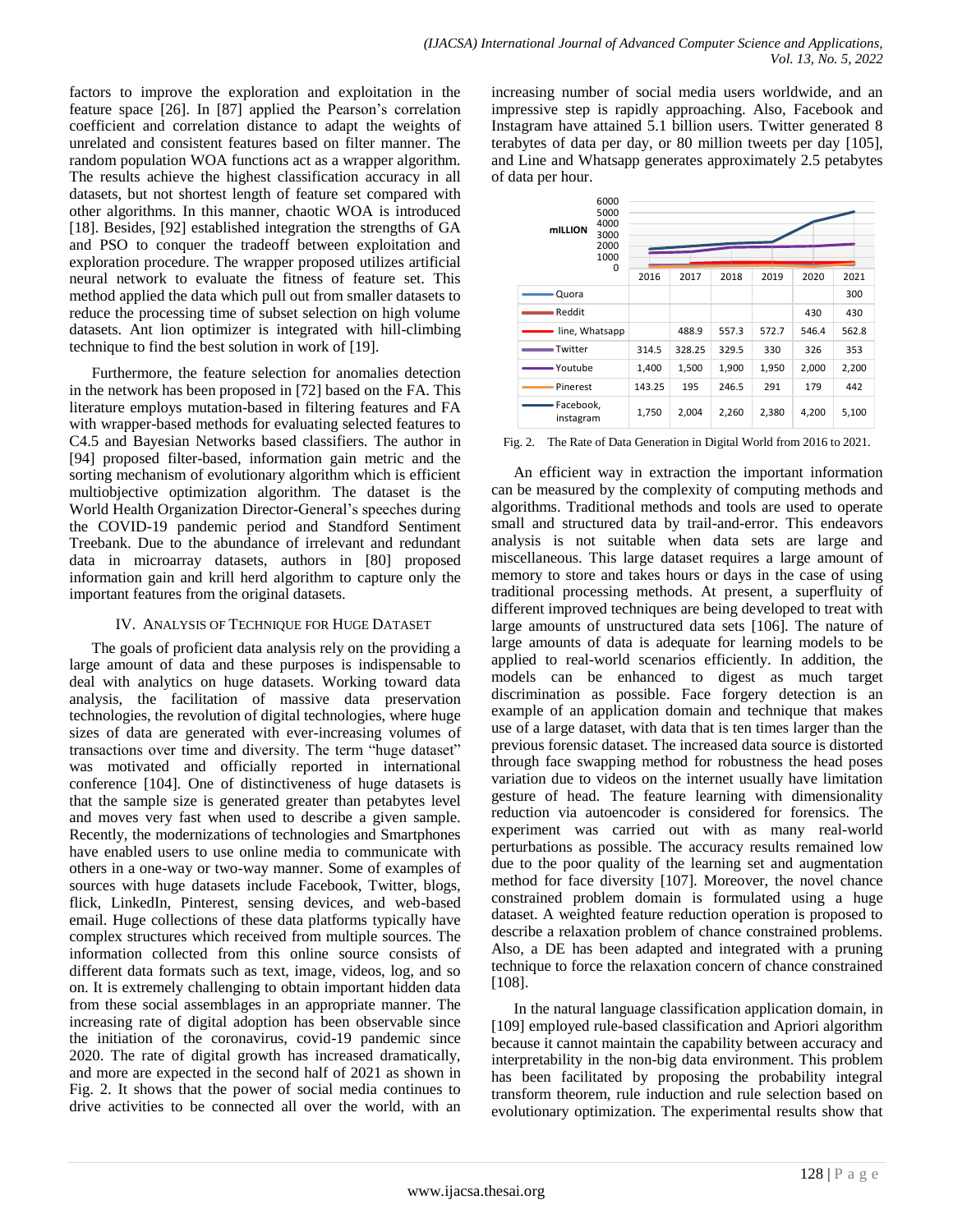fuzzy model-generated models are significantly simpler in terms of classification rate, complexity, and time consumption. A distributed fuzzy decision trees have been proposed due to the problem of time constraints and space requirements. This paper proposed using the MapReduce framework to partition large scale data into binary and multiple decision ways. The relevant features are derived by using information gain method, which will be used in the decision nodes. The author implemented the fuzzy decision tree learning scheme on the Apache Spark framework [110]. Among the given domains that use big data technologies is vehicular ad hoc network to handle their big size data. The author demonstrates a method that entail to detect accidental or irregularity on the way and estimate the distance and time spending on each route in the form of real time system, which allows the user to gain a database having the estimated time spending in all sections, this will serve the vehicles for the reasonable estimated time of attainment consistently throughout their travel and optimize the best route to reach the destination. The experiment reveals that this method effectively warns for crowded vehicles or portions the vehicle overwhelming in all roads, and it can also be used to save road safety [111]. Furthermore, human disease application used huge dataset to prevent the spread of infectious virus to human as the outbreak of covid-19 virus. The epidemic has forced everyone to stay and work at home that has affected on the people"s mental health around the world. The global covid-19 pandemic requires a broader overview of data set to analyze the problem of human-tohuman transmission of the virus across the country [112]. The covid-19 tracker with HPCC system is used to predict the future trend of the covid-19 outbreak, but this tool is limited in such a way that it cannot explain other factors that may influence trends such as mobility, local weather conditions, and so on. The smoothing filter of the covid-19 tracker is capable of eliminating irregular data transfers, but the system is still incomplete, with only a minor effect on the natural time vector. The automatically ingested data was pulled into the system for data cleaning and then extraction of the important data for subsequent analysis. The system will also be automatically executed when the new information enters to the system [113]. Additionally, human mobilities are extremely restricted affected by the covid-19 situation. Autonomous robot systems are becoming very important and can be conducted to replace human service work such as serving medicine to the infectious patients. The first large-scale elevator panel dataset has been made public in order to challenge the problem of inter-floor navigation. The deep learning based is used to recognize autonomous elevator operation. The performance of that model and dataset is compared to popular network such as ResNet, PSPNet and U-Net. The results of ResNet have the best performance when compared to the remaining networks [114].

#### V. DISCUSSION

The recent advance in feature selection algorithms have grown exponentially across a wide range of application domains. The most explored areas continue to be in fixed data or static such as bioinformatics and image processing. In addition, social media platforms such as Twitter, Facebook, blogs, and wikis are prevalent in streaming data or dynamic. Among the bio-inspired algorithms, the swarm-based algorithms have been applied in many areas to produce excellent solutions for problems where the characteristic of the problem is NP-hard, which otherwise produce sub-optimum solutions and consume a lot of processing power. Due to the scalability and simplicity of SI-based algorithms, they have become the first choice in producing the outcomes for an optimization problem. The present researchers expect this review paper to provide other researchers working on different bio-inspired optimization algorithms to effectively and efficiently handle new challenges in supervised feature subset selection.

To this day, many valuable feature selection algorithms have been extensively developed for real-world application and theoretical analysis. However, the present researchers believe that more intelligent behavior from nature can be applied to improve the solutions in this field. There are several contributions and issues related to feature selection method. Firstly, according to the enormous increment in the volume of the data, the recent feature subset selection algorithms may be threatened especially in terms of scalability with online datasets. Secondly, the performance of supervised feature subset selection algorithms is commonly evaluated by the compromised accuracy. As a result, algorithms adaptation should be an essential concern when exploring new searching space and exploitation of the best solution that selected in each iteration to gain most optimal feature. It is determined as the affectability of a feature subset selection algorithm to feature combination during the training phase. Finally, in statistical feature selection algorithms, feature weighting techniques are frequently used to identify the number of selected features. In this method, the number of optimal selected features is discarded. Furthermore, a large number of selected features will jeopardize the learning performance due to the inclusion of noisy, irrelevant, and redundant features. By extension, it should not use a small number of feature subsets because some relevant features are excluded. In practice, many researchers have usually used a metaheuristic way to find and evaluate the candidate feature subset and feed the number of selected features that have the best classification accuracy, but the whole process suffers from computation time. The challenging problem in this domain is determining the optimal number of selected features. Furthermore, the present researchers believe that the selection of the evaluation criteria is also a crucial aspect which requires deeper investigation.

#### VI. CONCLUSION

Feature selection techniques aim to provide effective preprocessing of data in eliminating redundant and irrelevant features. It is a fundamental method in preparing the data which is clean and intelligible. It has been an interesting field of research work that has proven to be extremely useful in many application domains including image recognition, machine learning, web and text mining, pattern classification, and medical diagnosis in both offline and online platforms. The past few years the performance of many novel feature selection methods has augmented. This can be observed that, several optimization algorithms have been presented to solve problematic feature selection by optimization the value to gain the best suitable solution. Such algorithms that are inspired by the natural, biological and ecological behavior is to produce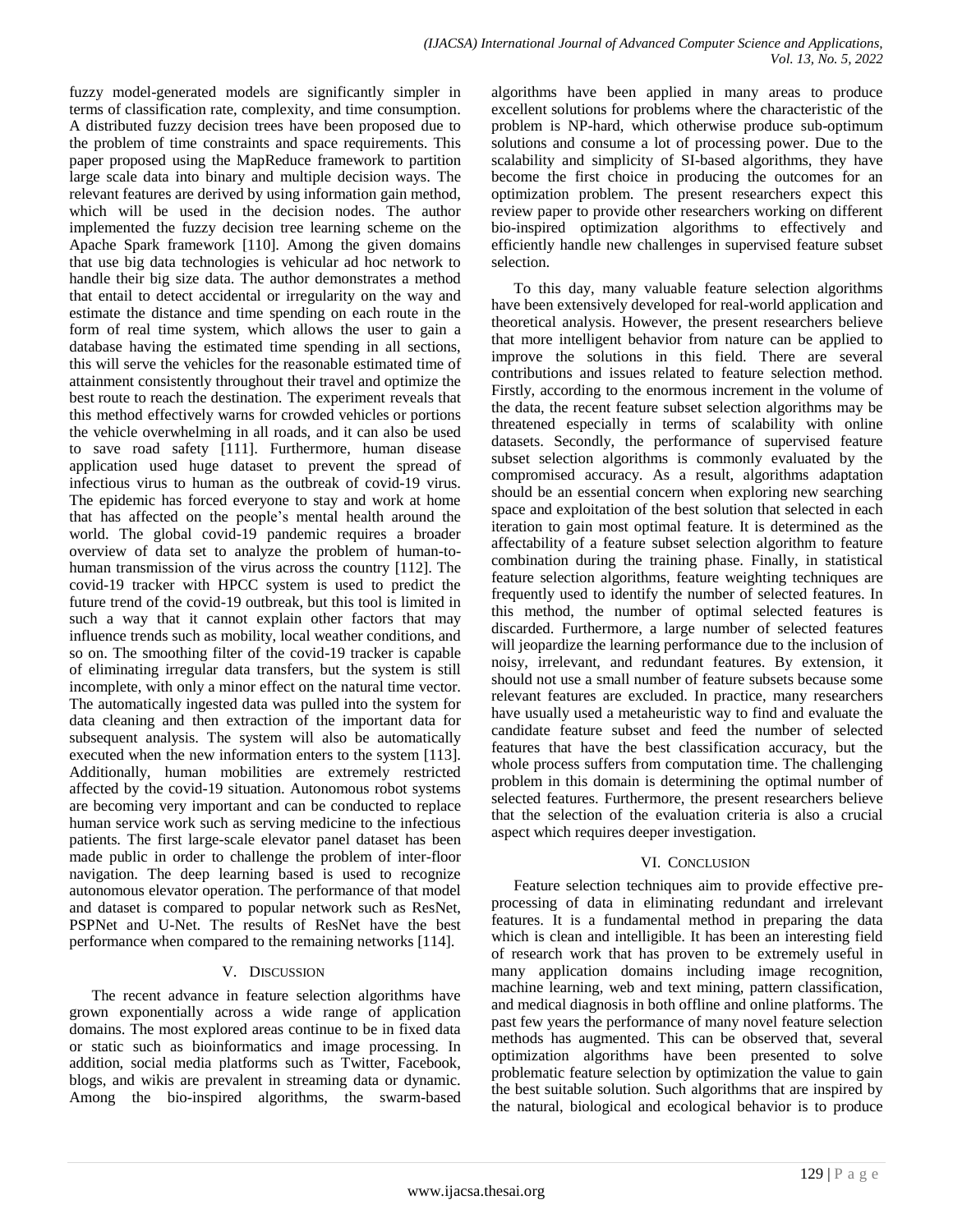good solutions. However, there are only several bio-inspired algorithms that have been proposed. This study has reviewed works on the enhancement of solving the feature selection problems. In addition, the authors have detailed the algorithms that are practical among which are wolf-based algorithms, salp, and biogeography algorithms. Highlights on each algorithm have been presented, followed by recent advances in the literature and problem domains for each. Nonetheless, it is important to highlight that these algorithms have yet to be demonstrated impressively in large-scale datasets such as streaming data and linked data. This brings up subsequent research application domain such as medical, the environment, and social science.

#### ACKNOWLEDGMENT

The authors would like to thank the Ministry of Higher Education Malaysia for funding this study under the Transdisciplinary Research Grant Scheme, TRGS/1/2018/UUM/02/3/3 (S/O code 14163).

#### **REFERENCES**

- [1] Thiyagarajan and N. Shanthi, "A modified multi objective heuristic for effective feature selection in text classification," Cluster Comput., vol. 22, pp. 10625–10635, 2019.
- [2] K. Sankar and P. Uma Maheswari, "A dynamic wrapper-based feature selection for improved precision in content-based image retrieval," Concurr. Comput., 2019.
- [3] H. Alazzam, A. Sharieh, and K. E. Sabri, "A feature selection algorithm for intrusion detection system based on pigeon inspired optimizer," Expert Syst. Appl., vol. 148, p. 113249, 2020.
- [4] L. Ignaczak, G. Goldschmidt, C. A. D. Costa, and R. D. R. Righi, "Text mining in cybersecurity: a systematic literature review," ACM Comput. Surv., vol. 54, no. 7, pp. 1–36, 2021.
- [5] M. Sharma and P. Kaur, "A comprehensive analysis of nature-inspired meta-heuristic techniques for feature selection problem," Arch. Comput. Methods Eng., no. 0123456789, 2020.
- [6] M. Rong, D. Gong, and X. Gao, "Feature selection and its use in big data: challenges, methods, and trends," IEEE Access, vol. 7, pp. 19709– 19725, 2019.
- [7] B. H. Nguyen, B. Xue, and M. Zhang, "A survey on swarm intelligence approaches to feature selection in data mining," Swarm Evol. Comput., vol. 54, no. April 2019, p. 100663, 2020.
- [8] M. Cherrington, Q. Xu, D. Airehrour, S. Wade, J. Lu, and S. Madanian, "Feature selection methods for linked data: Limitations, capabilities and potentials," in BDCAT 2019 - Proceedings of the 6th IEEE/ACM International Conference on Big Data Computing, Applications and Technologies, 2019, pp. 103–112.
- [9] C. Dhaenens and L. Jourdan, "Metaheuristics for data mining: Survey and opportunities for big data," 40R, vol. 17, no. 2, pp. 115–139, 2019.
- [10] S. Gu, R. Cheng, and Y. Jin, "Feature selection for high-dimensional classification using a competitive swarm optimizer," Soft Comput., vol. 22, no. 3, pp. 811–822, Feb. 2018.
- [11] S. A. K. M. A. M. A. K. Nazish Naheed Muhammad Shaheen, "Importance of features selection, attributes selection, challenges and future directions for medical imaging data: a review," Comput. Model. Eng. \& Sci., vol. 125, no. 1, pp. 315–344, 2020.
- [12] S. B. Kotsiantis, "Supervised machine learning: a review of classification techniques," Informatica, vol. 31, pp. 249–268, 2007.
- [13] M. Gan and L. Zhang, "Iteratively local fisher score for feature selection," Appl. Intell., vol. 51, no. 8, pp. 6167–6181, 2021.
- [14] Hashemi, M. B. Dowlatshahi, and H. Nezamabadi-pour, "Ensemble of feature selection algorithms: a multi-criteria decision-making approach," Int. J. Mach. Learn. Cybern., vol. 13, no. 1, pp. 49–69, 2022.
- [15] G. Zhao and Z. Zhou, "Efficient linear feature extraction based on large margin nearest neighbor," IEEE Access, vol. 7, pp. 78616–78624, 2019.
- [16] M. Kusy and R. Zajdel, "A weighted wrapper approach to feature selection," Int. J. Appl. Math. Comput. Sci., vol. 31, no. 4, pp. 685–696, 2021.
- [17] M. Ghosh, R. Guha, R. Sarkar, and A. Abraham, "A wrapper-filter feature selection technique based on ant colony optimization," Neural Comput. Appl., vol. 3, 2019.
- [18] R. Guha, M. Ghosh, S. Mutsuddi, R. Sarkar, and S. Mirjalili, "Embedded chaotic whale survival algorithm for filter–wrapper feature selection," Soft Comput., vol. 24, no. 17, pp. 12821–12843, 2020.
- [19] M. M. Mafarja and S. Mirjalili, "Hybrid binary ant lion optimizer with rough set and approximate entropy reducts for feature selection," Soft Comput., vol. 23, no. 15, pp. 6249–6265, 2019.
- [20] X. He, M. Ji, C. Zhang, and H. Bao, "A variance minimization criterion to feature selection using laplacian regularization," IEEE Trans. Pattern Anal. Mach. Intell., vol. 33, no. 10, pp. 2013–2025, 2011.
- [21] R. R. Rajoo and R. Abdul Salam, "Ant colony optimization based subset feature selection in speech processing: constructing graphs with degree sequences," Int. J. Adv. Sci. Eng. Inf. Technol., vol. 8, no. 4–2, p. 1728, 2018.
- [22] J. Swan et al., "Metaheuristics 'In the Large," Eur. J. Oper. Res., vol. 297, no. 2, pp. 393–406, 2022.
- [23] Jain and D. Zongker, "Feature selection: evaluation, application, and small sample performance," IEEE Trans. Pattern Anal. Mach. Intell., vol. 19, no. 2, pp. 153–158, 1997.
- [24] L. Brezočnik, I. Fister, and V. Podgorelec, "Swarm intelligence algorithms for feature selection: a review," Appl. Sci., vol. 8, no. 9, 2018.
- [25] Telikani, A. Tahmassebi, W. Banzhaf, and A. H. Gandomi, "Evolutionary machine learning: a survey," ACM Comput. Surv., vol. 54, no. 8, pp. 1–35, 2021.
- [26] K. Chen, F. Y. Zhou, and X. F. Yuan, "Hybrid particle swarm optimization with spiral-shaped mechanism for feature selection," Expert Syst. Appl., vol. 128, pp. 140–156, 2019.
- [27] M. A. Tawhid and A. M. Ibrahim, "Hybrid binary particle swarm optimization and flower pollination algorithm based on rough set approach for feature selection problem," in Nature-Inspired Computation in Data Mining and Machine Learning, X.-S. Yang and X.- S. He, Eds. Cham: Springer International Publishing, 2020, pp. 249–273.
- [28] BAŞ and E. ÜLKER, "An efficient binary social spider algorithm for feature selection problem," Expert Syst. Appl., vol. 146, p. 113185, 2020.
- [29] R. Diao and Q. Shen, "Nature inspired feature selection metaheuristics," Artif. Intell. Rev., vol. 44, no. 3, pp. 311–340, 2015.
- [30] B. Xue, M. Zhang, W. N. Browne, and X. Yao, "A survey on Evolutionary Computation approaches to feature selection," IEEE Trans. Evol. Comput., vol. 20, no. 4, pp. 606–626, 2016.
- [31] Dhiman and V. Kumar, "Spotted hyena optimizer: A novel bio-inspired based metaheuristic technique for engineering applications," Adv. Eng. Softw., vol. 114, pp. 48–70, 2017.
- [32] S. Goel, A. Sharma, and V. K. Panchal, "Performance analysis of bioinspired techniques," in Proceedings of the Third International Conference on Soft Computing for Problem Solving, 2014, pp. 831–844.
- [33] M. Mafarja and S. Mirjalili, "Whale optimization approaches for wrapper feature selection," Appl. Soft Comput., vol. 62, pp. 441–453, 2018.
- [34] S. Almufti, "Using swarm intelligence for solving NPhard problems," Acad. J. Nawroz Univ., vol. 6, no. 3, pp. 46–50, 2017.
- [35] Y. Li, "Solving TSP by an ACO-and-BOA-based hybrid algorithm," in 2010 International Conference on Computer Application and System Modeling (ICCASM 2010), 2010, vol. 12, pp. V12-189-V12-192.
- [36] R. S. Parpinelli and H. S. Lopes, "New inspirations in swarm intelligence: A survey," Int. J. Bio-Inspired Comput., vol. 3, no. 1, pp. 1–16, 2011.
- [37] K. Sethi, X. Li, L. Cheng, S. Yadavalli, and L. Zhang, "Swarm intelligence: A review of algorithms," no. March, p. 494, 2017.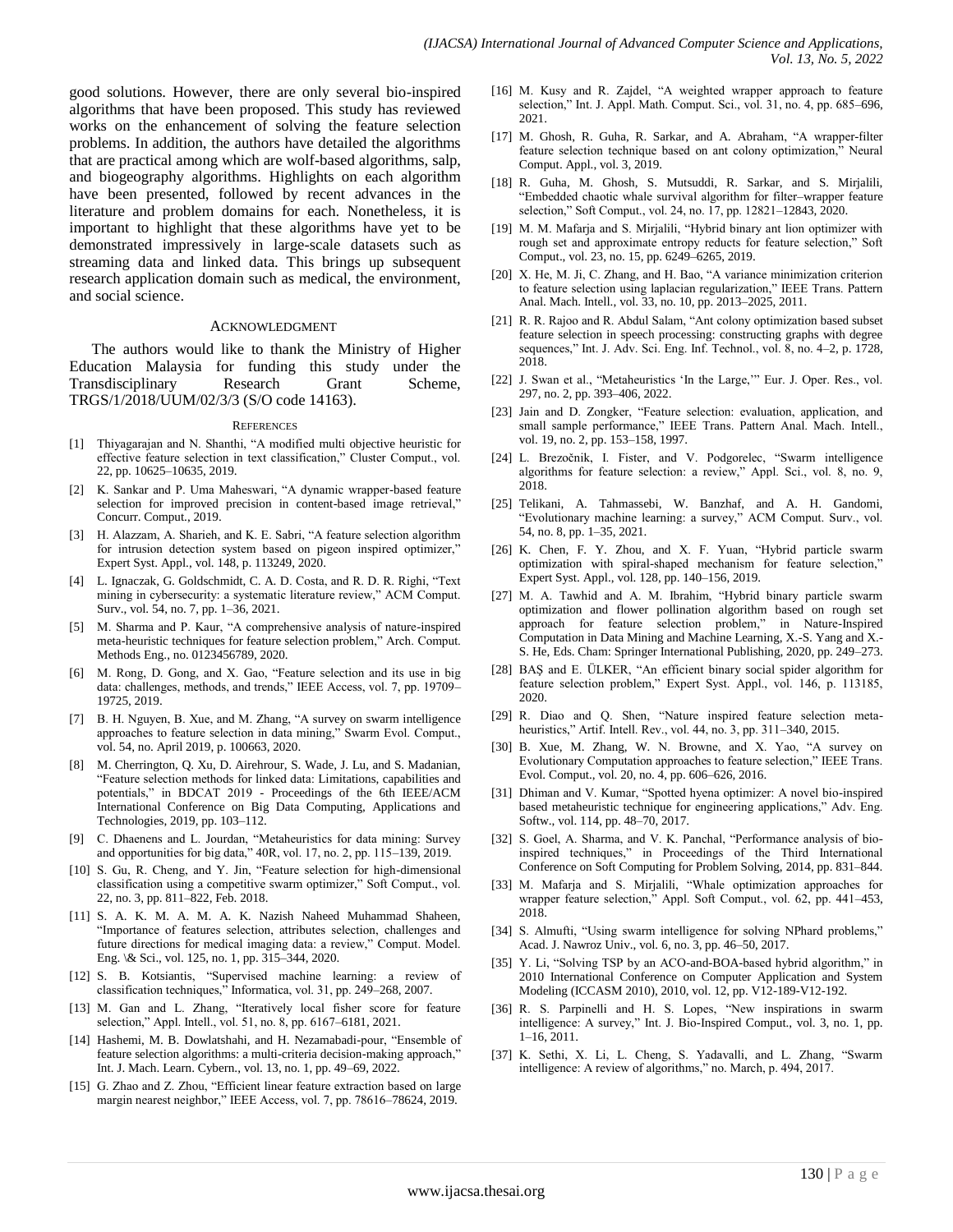- [38] Khosravanian, M. Rahmanimanesh, and P. Keshavarzi, "Discrete social spider algorithm for solving traveling salesman problem," Int. J. Comput. Intell. Appl., vol. 20, no. 03, p. 2150020, 2021.
- [39] M. Dorigo and G. Di Caro, "Ant colony optimization: a new metaheuristic," in Proceedings of the 1999 Congress on Evolutionary Computation-CEC99 (Cat. No. 99TH8406), 1999, vol. 2, pp. 1470-1477 Vol. 2.
- [40] D. Karaboga and B. Basturk, "A powerful and efficient algorithm for numerical function optimization: artificial bee colony (ABC) algorithm," J. Glob. Optim., vol. 39, no. 3, pp. 459–471, 2007.
- [41] Kennedy and R. Eberhart, "Particle swarm optimization," in Proceedings of ICNN"95 - International Conference on Neural Networks, 1995, vol. 4, pp. 1942–1948 vol.4.
- [42] X. Yang and Suash Deb, "Cuckoo Search via Lévy flights," in 2009 World Congress on Nature Biologically Inspired Computing (NaBIC), 2009, pp. 210–214.
- [43] X.-S. Yang, "Firefly Algorithms for Multimodal Optimization," in Stochastic Algorithms: Foundations and Applications, 2009, pp. 169– 178.
- [44] Mucherino and O. Seref, "Monkey search: A novel metaheuristic search for global optimization," in AIP Conference Proceedings, 2007, vol. 953, no. 1, pp. 162–173.
- [45] S. Wu, F. Zhang, and L. Wu, "New swarm intelligence algorithm-wolf pack algorithm," Syst. Eng. Electron., vol. 35, no. 11, pp. 2430–2438, 2013.
- [46] X. Lu and Y. Zhou, "A novel global convergence algorithm: bee collecting pollen algorithm," in Advanced Intelligent Computing Theories and Applications. With Aspects of Artificial Intelligence, 2008, pp. 518–525.
- [47] Y. Shiqin, J. Jianjun, and Y. Guangxing, "A Dolphin Partner Optimization," in 2009 WRI Global Congress on Intelligent Systems, 2009, vol. 1, pp. 124–128.
- [48] X.-S. Yang, "A New Metaheuristic Bat-Inspired Algorithm," in Nature Inspired Cooperative Strategies for Optimization (NICSO 2010), J. R. González, D. A. Pelta, C. Cruz, G. Terrazas, and N. Krasnogor, Eds. Berlin, Heidelberg: Springer Berlin Heidelberg, 2010, pp. 65–74.
- [49] R. Oftadeh, M. J. Mahjoob, and M. Shariatpanahi, "A novel metaheuristic optimization algorithm inspired by group hunting of animals: Hunting search," Comput. Math. with Appl., vol. 60, no. 7, pp. 2087– 2098, 2010.
- [50] S. Mirjalili, A. H. Gandomi, S. Z. Mirjalili, S. Saremi, H. Faris, and S. M. Mirjalili, "Salp Swarm Algorithm: A bio-inspired optimizer for engineering design problems," Adv. Eng. Softw., vol. 114, pp. 163–191, 2017.
- [51] Zhang, M. Chen, X. Xu, and G. G. Yen, "Multi-objective evolution strategy for multimodal multi-objective optimization," Appl. Soft Comput., vol. 101, p. 107004, 2021.
- [52] S. H. A. Rahmati and M. Zandieh, "A new biogeography-based optimization (BBO) algorithm for the flexible job shop scheduling problem," Int. J. Adv. Manuf. Technol., vol. 58, no. 9–12, pp. 1115– 1129, 2012.
- [53] R. Alroomi, F. A. Albasri, and J. H. Talaq, "Essential modifications on biogeograpy-based optimization algorithm," Comput. Sci. Inf. Technol., pp. 141–160, 2013.
- [54] D. Simon, "Biogeography-Based Optimization," IEEE Trans. Evol. Comput., vol. 12, no. 6, pp. 702–713, Dec. 2008.
- [55] W. Gong, Z. Cai, and C. X. Ling, "DE/BBO: A hybrid differential evolution with biogeography-based optimization for global numerical optimization," Soft Comput., vol. 15, no. 4, pp. 645–665, 2011.
- [56] X.-S. Yang, "Flower pollination algorithm for global optimization," in Unconventional Computation and Natural Computation, 2012, pp. 240– 249
- [57] S. B. Kotsiantis, "Feature selection for machine learning classification problems: A recent overview," Artif. Intell. Rev., vol. 42, no. 1, pp. 157–176, 2011.
- [58] Almazini and K. Ku-Mahamud, "Adaptive technique for feature selection in modified graph clustering-based ant colony optimization," Int. J. Intell. Eng. Syst., vol. 14, p. 2021, Apr. 2021.
- [59] R. Sheikhpour, M. A. Sarram, S. Gharaghani, and M. A. Z. Chahooki, "A Survey on semi-supervised feature selection methods," Pattern Recognit., vol. 64, pp. 141–158, 2017.
- [60] Z. Zhao, L. Wang, H. Liu, and J. Ye, "On similarity preserving feature selection," IEEE Trans. Knowl. Data Eng., vol. 25, no. 3, pp. 619–632, Mar. 2013.
- [61] S. Xiang, F. Nie, G. Meng, C. Pan, and C. Zhang, "Discriminative least squares regression for multiclass classification and feature selection," IEEE Trans. Neural Networks Learn. Syst., vol. 23, no. 11, pp. 1738– 1754, Nov. 2012.
- [62] Z. Xu, I. King, M. R. Lyu, and R. Jin, "Discriminative semi-supervised feature selection via manifold regularization," IEEE Trans. Neural Networks, vol. 21, no. 7, pp. 1033–1047, Jul. 2010.
- [63] S. Arora and P. Anand, "Binary butterfly optimization approaches for feature selection," Expert Syst. Appl., vol. 116, pp. 147–160, 2019.
- [64] Rao et al., "Feature selection based on artificial bee colony and gradient boosting decision tree," Appl. Soft Comput., vol. 74, pp. 634–642, 2019.
- [65] U. Singh and S. N. Singh, "A new optimal feature selection scheme for classification of power quality disturbances based on ant colony framework," Appl. Soft Comput., vol. 74, pp. 216–225, 2019.
- [66] H. Peng, C. Ying, S. Tan, B. Hu, and Z. Sun, "An improved feature selection algorithm based on ant colony optimization," IEEE Access, vol. 6, pp. 69203–69209, 2018.
- [67] Mafarja et al., "Binary dragonfly optimization for feature selection using time-varying transfer functions," Knowledge-Based Syst., vol. 161, pp. 185–204, 2018.
- [68] G. I. Sayed, A. Tharwat, and A. E. Hassanien, "Chaotic dragonfly algorithm: an improved metaheuristic algorithm for feature selection," Appl. Intell., vol. 49, no. 1, pp. 188–205, 2019.
- [69] Zakeri and A. Hokmabadi, "Efficient feature selection method using real-valued grasshopper optimization algorithm," Expert Syst. Appl., vol. 119, pp. 61–72, 2019.
- [70] S. Maza and D. Zouache, "Binary firefly algorithm for feature selection in classification," 2019 Int. Conf. Theor. Appl. Asp. Comput. Sci. ICTAACS 2019, 2019.
- [71] J. M. Montemayor and R. V Crisostomo, "Feature selection in classification using binary max-min ant system with differential evolution," in 2019 IEEE Congress on Evolutionary Computation (CEC), 2019, pp. 2559–2566.
- [72] S. B and M. K, "Firefly algorithm based feature selection for network intrusion detection," Comput. Secur., vol. 81, pp. 148–155, 2019.
- [73] H. S. Al-Safi, Z. I. R. Hani, and M. M. Abdul Zahra, "Using a hybrid algorithm and feature selection for network anomaly intrusion detection," J. Mech. Eng. Res. Dev., vol. 44, no. 4, pp. 253–262, 2021.
- [74] Hussain, N. Neggaz, W. Zhu, and E. H. Houssein, "An efficient hybrid sine-cosine Harris hawks optimization for low and high-dimensional feature selection," Expert Syst. Appl., vol. 176, no. July 2020, p. 114778, 2021.
- [75] kelidari and J. Hamidzadeh, "Feature selection by using chaotic cuckoo optimization algorithm with levy flight, opposition-based learning and disruption operator," Soft Comput., vol. 25, no. 4, pp. 2911–2933, 2021.
- [76] Wang, Y. Gao, J. Li, and X. Wang, "A feature selection method by using chaotic cuckoo search optimization algorithm with elitist preservation and uniform mutation for data classification," Discret. Dyn. Nat. Soc., vol. 2021, 2021.
- [77] Ö. Aydoğdu and M. Ekinci, "An approach for streaming data feature extraction based on discrete cosine transform and particle swarm optimization," Symmetry (Basel)., vol. 12, no. 2, 2020.
- [78] D. Renuka Devi and S. Sasikala, "Online feature selection (OFS) with accelerated bat algorithm (ABA) and ensemble incremental deep multiple layer perceptron (EIDMLP) for big data streams," J. Big Data, vol. 6, no. 1, 2019.
- [79] Y. Xue, W. Jia, and A. X. Liu, "A particle swarm optimization with filter-based population initialization for feature selection," 2019 IEEE Congr. Evol. Comput. CEC 2019 - Proc., pp. 1572–1579, 2019.
- [80] G. Zhang, J. Hou, J. Wang, C. Yan, and J. Luo, "Feature selection for microarray data classification using hybrid information gain and a